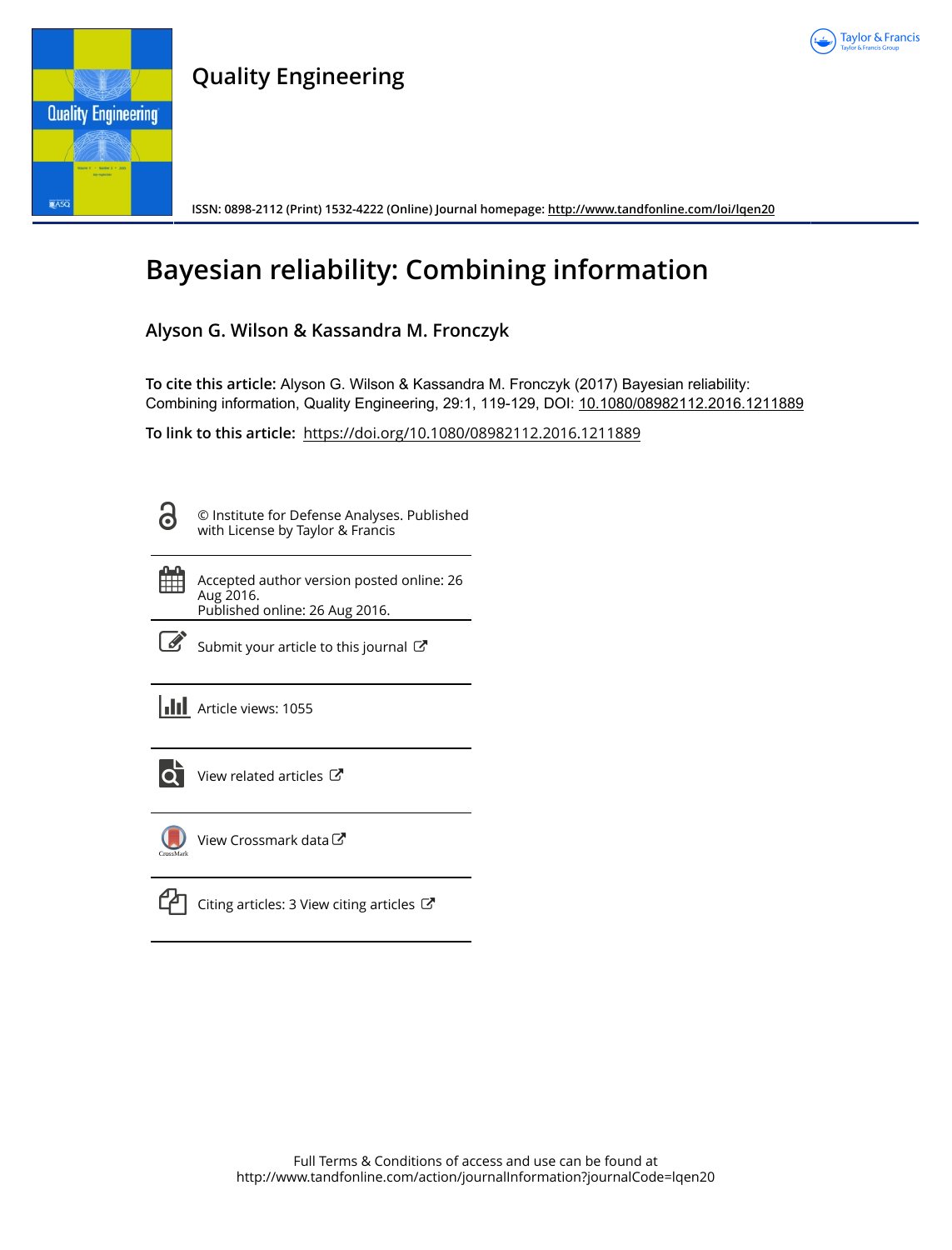### **& OPEN ACCESS**

# **Bayesian reliability: Combining information**

Alyson G. Wilson **D**<sup>[a](#page-1-0)</sup> and Kassandra M. Fronczyk<sup>b</sup>

<span id="page-1-0"></span><sup>a</sup>North Carolina State University, Raleigh, North Carolina; <sup>b</sup>Institute for Defense Analyses, Alexandria, Virginia

#### **ABSTRACT**

One of the most powerful features of Bayesian analyses is the ability to combine multiple sources of information in a principled way to perform inference. This feature can be particularly valuable in assessing the reliability of systems where testing is limited. At their most basic, Bayesian methods for reliability develop informative prior distributions using expert judgment or similar systems. Appropriate models allow the incorporation of many other sources of information, including historical data, information from similar systems, and computer models. We introduce the Bayesian approach to reliability using several examples and point to open problems and areas for future work.

#### **KEYWORDS**

assurance testing; hierarchical model; Markov chain Monte Carlo; posterior distribution; prior distribution

#### **Background**

This is an interesting time for statistical reliability. On one hand, shrinking budgets in areas like defense acquisition lead for calls to "do more with less" and "use all available data" (NRC [1998,](#page-11-0) [2004,](#page-11-1) [2006,](#page-11-2) [2015\)](#page-11-3). On the other hand, we are also in the era of "big data," where information from sensors, warranty claims, and field data can be used to supplement traditional reliability testing (Meeker and Hong [2014\)](#page-11-4). What these challenges have in common are the need to combine multiple sources of information from different sources, (e.g., life tests, physics-based knowledge, expert opinion, computer experiments) using models that acknowledge the differences in the variation and uncertainty among the sources (Anderson-Cook [2009;](#page-10-0) Reese et al. [2004\)](#page-11-5). Bayesian statistical approaches can provide a natural and principled way to combine the information.

At their core, Bayesian methods start with Bayes' Theorem,

$$
\pi(\theta | \mathbf{y}) = \frac{f(\mathbf{y} | \theta)\pi(\theta)}{f(\mathbf{y})}.
$$
 [1]

<span id="page-1-1"></span>The left-hand side of the equation is the *posterior distribution*, which summarizes the current state of knowledge about the parameters in a statistical model, given the observed data. The first term on the right-hand side of the equation is  $f(y | \theta)$ , which is the *likelihood* (the distribution for the data thought of as a function of  $\theta$ ). The second term,  $\pi(\theta)$ , is the *prior distribution* for θ, which captures our state of knowledge about the parameters before observing the current data. The denominator,  $f(\mathbf{y}) = \int f(\mathbf{y} | \theta) \pi(\theta) d\theta$ , is the marginal distribution for the data.We frequently do not compute  $f(y)$  explicitly, since we know the posterior distribution is a probability density that integrates to 1. A good way to remember Bayes' Theorem: the posterior is proportional to the likelihood times the prior.

<span id="page-1-2"></span>Bayesian methods for reliability start from Eq. [\[1\]](#page-1-2). When we refer to a Bayesian *model*, we mean the specification of both the likelihood and the prior distribution. As with non-Bayesian approaches, much attention is paid to specifying the likelihood. While there is considerable overlap in the likelihoods considered in Bayesian and non-Bayesian reliability methods, hierarchical models and models for multi-level system reliability are more commonly discussed in a Bayesian context and are described here in some detail.

Color versions of one or more of the figures in the article can be found online at [www.tandfonline.com/lqen.](http://www.tandfonline.com/lqen) © Institute for Defense Analyses

**CONTACT** Alyson G. Wilson **CO** agwilso2@ncsu.edu **Department of Statistcis, North Carolina State University, 2311 Stinson Drive, Campus Box 8203, Raleigh,** NC 27695-8203.

This is an Open Access article. Non-commercial re-use, distribution, and reproduction in any medium, provided the original work is properly attributed, cited, and is not altered, transformed, or built upon in any way, is permitted. The moral rights of the named author(s) have been asserted. Published with License by Taylor & Francis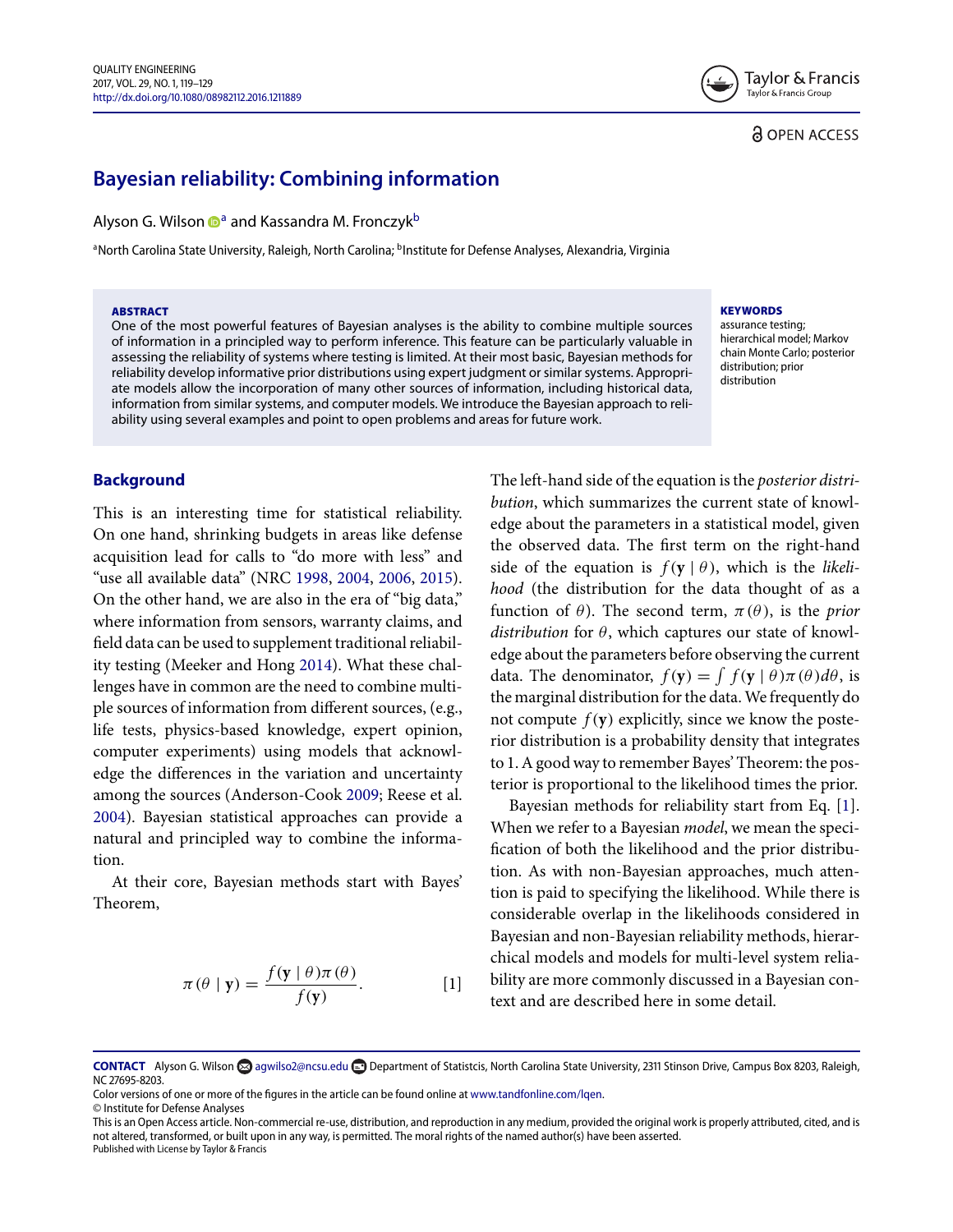The prior distribution is a key component for Bayesian methods. There are two necessary features when using a prior distribution: (1) there is previous information relevant to the analysis and (2) this information can be summarized as a probability distribution on parameters that are useful in the current analysis. However, the situation where the analyst wants to summarize "no prior knowledge" can also be captured. Establishing a prior distribution clearly requires careful thought and modeling, but has the opportunity to supplement the data in the current experiment and the potential to provide improvements in the precision of estimates. As with all statistical modeling, the final results of an analysis using a prior distribution must be carefully examined to determine the sensitivity and impact of assumptions and modeling choices (Gelman et al. [2013;](#page-10-1) Reese et al. [2001\)](#page-11-6).

Bayesian methods can also provide computational simplifications when fitting complex models. Specifically, in reliability problems, censored data can be incorporated in a very straightforward way. In addition, when framed as a Bayesian problem, complex models can often be relatively easily fit using Markov chain Monte Carlo. In addition, Bayesian methods easily allow the computation of distributions (to include point and interval estimates) for complicated functions of model parameters (e.g., predictions, probability of failure, quantiles of lifetime distribution), which can support additional modeling to combine information.

#### **Basics**

#### *Binomial example*

Systems developed and deployed by the Department of Defense (DoD) undergo a variety of test events that help understand reliability (NRC [1998\)](#page-11-0). The company building the system uses "design for reliablity" practices (Rhoads [2011\)](#page-11-7) and contractor testing to make an initial assessment of reliability. The government performs developmental testing, which focuses on requirements checking, and operational testing, which considers the system in realistic settings and environments (Dickinson et al. [2015\)](#page-10-2). During a system's lifecycle, there may be several variants that result from repairs, upgrades, or life extension programs. Ideally, we would like to design a full suite of tests for each variant of the system under all operational conditions. In practice, this is seldom possible, due to a variety of constraints (e.g., cost, time, treaty restrictions). Consequently, the problem of interest is how we use all of the information we have collected to understand the current reliability of the stockpile of systems.

As an example, consider the Small Bomb (SB), which is a multipurpose bomb that consists of seven subsystems with multiple components that are tested with 14 end-to-end tests.<sup>[1](#page-2-0)</sup> The response of interest is treated as pass/fail, successful detonation or not. Suppose that of  $n = 14$  tests, SB failed to detonate twice. The test data are modeled with the likelihood function, *<sup>f</sup>*(*<sup>y</sup>* <sup>|</sup> *R*). This likelihood function is the same starting point that would be used for a non-Bayesian reliability analysis. The binary test data of bomb detonations follow a binomial distribution with probability of a pass of *R*. That is,

$$
f(\mathbf{y} \mid R) \propto R^{s}(1 - R)^{n - s},
$$

where **y** is the number of successful tests, *s*, and the number of failed tests,  $n - s$ .

The prior distribution of SB reliability,  $\pi(R)$ , is constructed from previous data or expert knowledge. The prior reliabilities are captured in the form of a distribution that is determined before the data are obtained. Suppose that SB was previously tested and failed 3 out of 17 tests. Depending on how operationally realistic the previous testing was, we may choose to include none or all of the prior information into our prior assessment of reliability,  $\pi(R)$ . One approach to including this information is through a beta distribution

$$
\pi(R) \propto R^{n_p p} (1 - R)^{n_p(1-p)},
$$

with *p* as the prior reliability estimate and  $n_p \geq 0$  as the weighting factor of that prior estimate (Johnson et al. [2003\)](#page-11-8). When  $n_p$  is set to 0, we do not believe that the prior data are relevant to the current test data and the prior distribution gives equal probability to all values between 0 and 1 (see the middle panel of [Figure 1\)](#page-3-0). As  $n_p$  increases, our confidence in the prior reliability estimate increases, and the distribution peaks around this estimate (see the left panel of [Figure 1\)](#page-3-0).

The posterior distribution is proportional to the product of the likelihood function and the prior distribution. The choice of the beta distribution as a prior is useful for several reasons: it is flexible enough to describe a variety of prior beliefs, it ensures that *R* is between (0, 1), and it is the *conjugate* prior for the

<span id="page-2-0"></span><sup>&</sup>lt;sup>1</sup> Data are notional.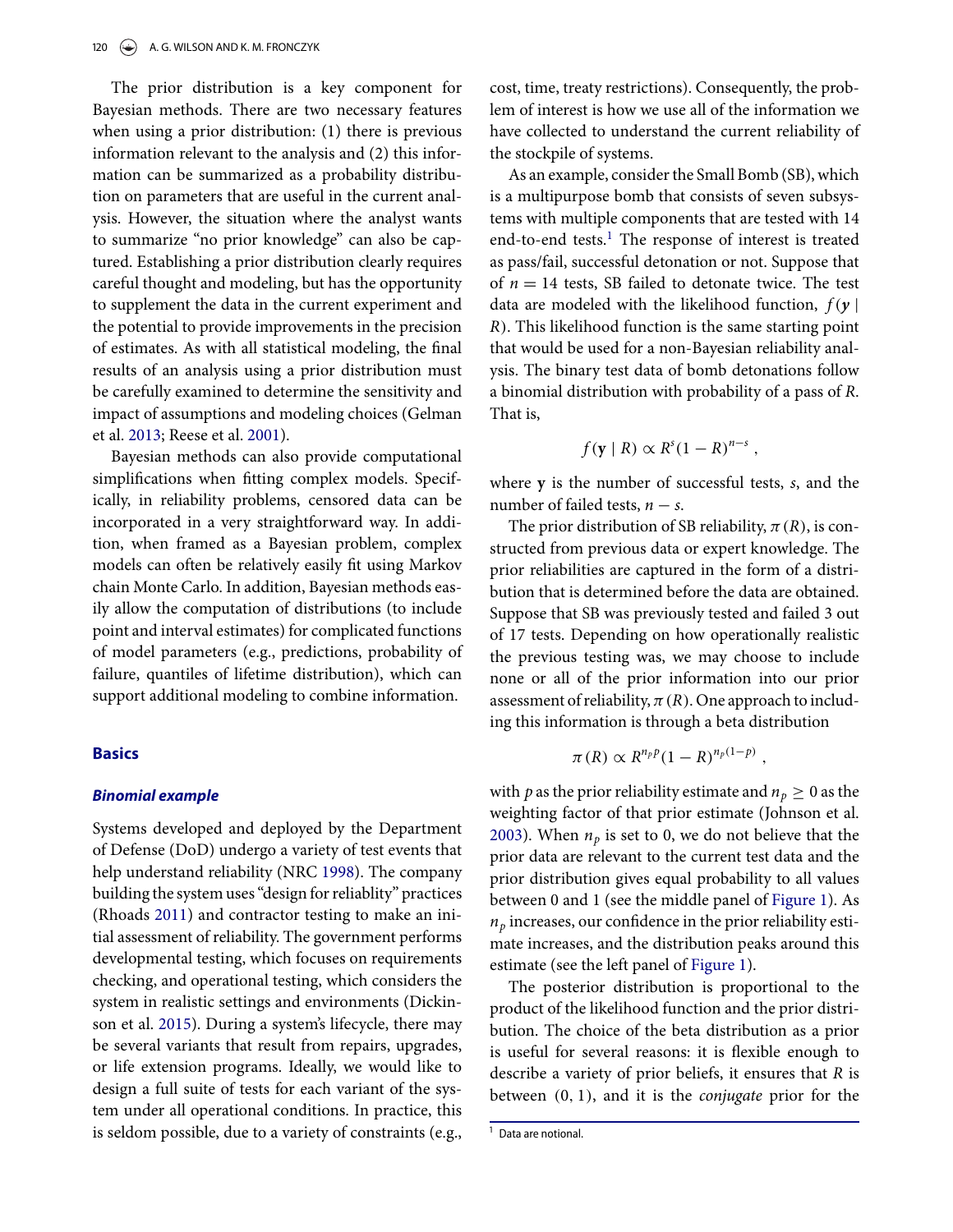<span id="page-3-0"></span>

Figure 1. Prior (dashed lines), likelihood (solid [blue] line), and posterior (dot-dash lines) distributions for the SB reliability analysis with different prior settings in each panel.

binomial distribution. Conjugate priors have the property that the form of the prior distribution, when combined with the likelihood, is the same as the posterior distribution.<sup>[2](#page-3-1)</sup> Multiplying the likelihood and prior for SB and rearranging, we have

$$
\pi(R \mid \mathbf{y}) \propto R^{s} (1 - R)^{n - s} R^{n_{p}}(1 - R)^{n_{p}(1 - p)}
$$
  
 
$$
\propto R^{s + n_{p}}(1 - R)^{n - s + n_{p}(1 - p)}
$$
  
 
$$
\sim \text{Beta}(s + n_{p}p + 1, n - s + n_{p}(1 - p) + 1).
$$

The choice of  $n_p$  and  $p$  will impact posterior inference for SB reliability, as well as any functions thereof. If we use a non-informative or diffuse prior (here,  $n_p =$ 0; see middle panel of [Figure 1\)](#page-3-0), the analysis gives a mean of 0.81 and 95% credible interval of (0.60, 0.96). Contrast this with the non-Bayesian maximum likelihood estimate of 0.86 and 95% confidence interval of (0.57, 0.98), with slightly wider intervals and a higher point estimate. Uncertainty is decreased when our prior assessment matches what the data say (left panel of [Figure 1\)](#page-3-0). The prior data were collected in a semi-operationally realistic manner, and therefore we set  $n_p = 7$ , resulting in a reliability estimate of 0.85 and 95% interval of (0.67, 0.96). The right panel of [Figure 1](#page-3-0) shows a prior assessment of reliability that is rather poor (failing 9 out of 17 tests) but the testing was only partially relevant to the current test and is downweighted ( $n_p = 3$ ). These settings result in a SB reliability estimate of 0.78 and a 95% credible interval of (0.57, 0.94).

In this case, we have chosen a specific  $n_p$ ; however, using more complex models, the weight can be chosen based on the observed data (Reese et al. [2004;](#page-11-5) Ibrahim and Chen [2000;](#page-11-10) Anderson-Cook et al. [2007\)](#page-10-3).

A good statistical analysis should include some check of the adequacy of the model fit to the data. Sensitivity analysis investigates how much inference changes when other reasonable priors or models are assumed instead of the one in use. In the case of SB, the resulting posteriors do not change drastically under each prior assessment. Depending on the purpose of the analysis, posterior predictive checking can help determine the adequacy of model fit and how the model is impacted by changing the prior.

#### *Lifetime example*

Now suppose that we consider the data in [Table 1.](#page-3-2) These data are the viscosity breakdown times (in 1000s of hours) for 50 samples of a lubricating fluid. Unlike the data in the previous example, these data are continuous and an example of *lifetime* data.

Ther[e](#page-4-0) are a variety of distributions that are commonly used when analyzing lifetime data, which

<span id="page-3-2"></span>Table 1. Viscosity breakdown times (in 1000s of hours) for 50 sam-ples of a lubricating fluid (from Hamada et al. 2008[\)](#page-11-9).

|      | 5.45 16.46 15.70 10.39 6.71 3.77 7.42 6.89 9.45 5.89          |  |                                               |  |  |      |
|------|---------------------------------------------------------------|--|-----------------------------------------------|--|--|------|
|      | 7.39 5.61 16.55 12.63 8.18 10.44 6.03 13.96 5.19 10.96        |  |                                               |  |  |      |
|      | 14.73  6.21  5.69  8.18  4.49  3.71  5.84  10.97  6.81  10.16 |  |                                               |  |  |      |
| 4.34 |                                                               |  | 9.81 4.30 8.91 10.07 5.85 4.95 7.30 4.81 8.44 |  |  |      |
| 6.56 |                                                               |  | 9.40 11.29 12.04 1.24 3.45 11.28 6.64 5.74    |  |  | 6.79 |
|      |                                                               |  |                                               |  |  |      |

<span id="page-3-1"></span> $2$  Conjugate priors exist for many distributions. See Hamada et al. (2008) or Gelman et al. (2013) for more information.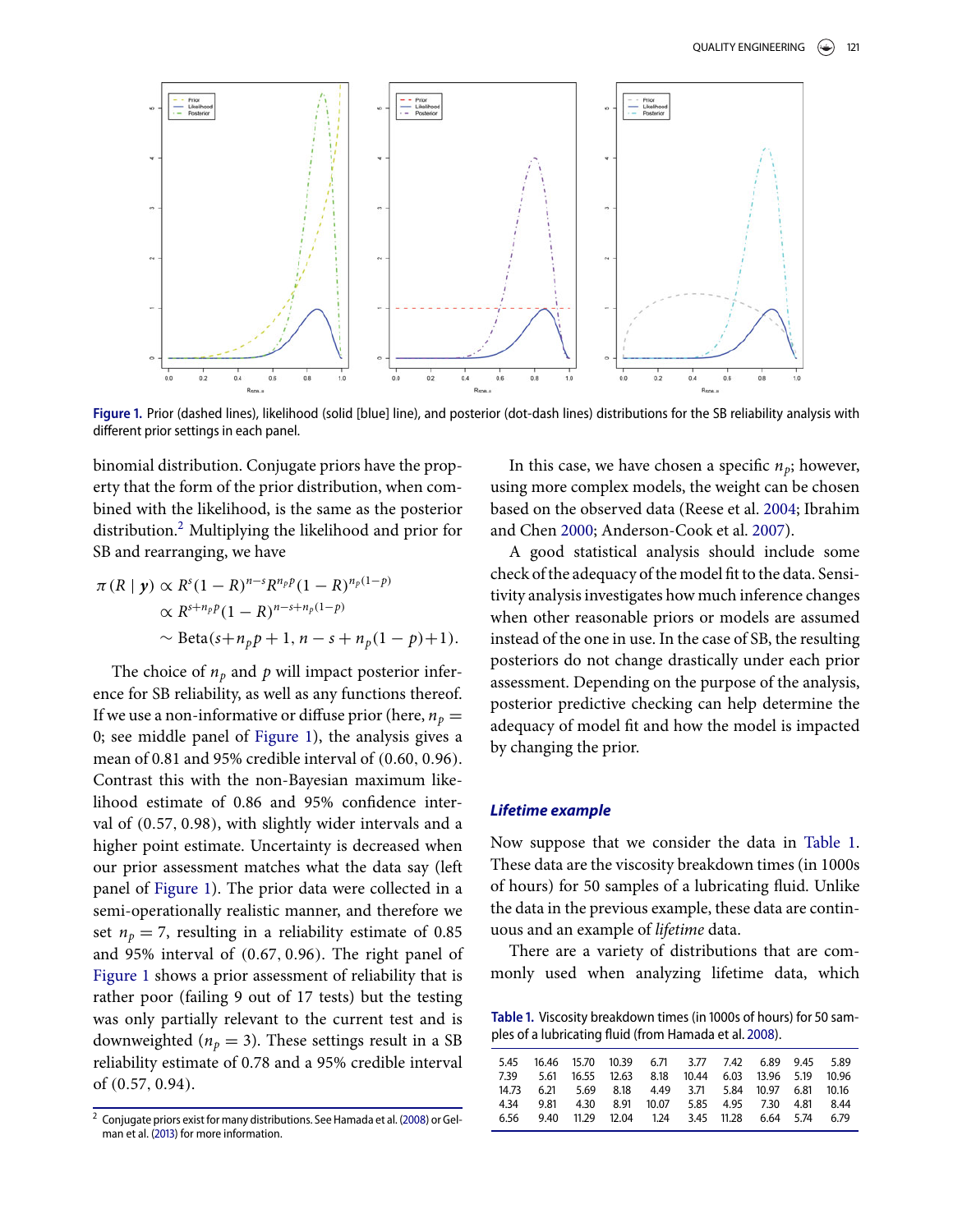include the exponential, gamma, Weibull, and lognormal. These distributions capture a variety of different features, including different hazard functions. We can think of the hazard function as an items propensity to fail in the next short interval of time, given that the item has survived to time t, and we define it as

$$
h(t) = \frac{f(t)}{1 - F(t)} = \frac{f(t)}{R(t)}.
$$

An exponential distribution has constant hazard, while a Weibull distribution can have constant, increasing, or decreasing hazard, depending on the choice of parameters.

One way to choose the appropriate sampling distribution for our data is to consider a sequence of probability plots for each different distribution; this suggests the lognormal as appropriate for our data. The lognormal has probability density function

$$
f(x \mid \mu, \sigma^2) = \frac{1}{x\sqrt{2\pi\sigma^2}} \exp\left[-\frac{1}{2\sigma^2} (\log(x) - \mu)^2\right],
$$
  

$$
x > 0, -\infty < \mu < \infty, \sigma > 0
$$

with

$$
E(X) = \exp\left(\mu + \frac{\sigma^2}{2}\right)
$$
  
Var(X) =  $\exp(2\mu + 2\sigma^2) - \exp(2\mu + \sigma^2)$   

$$
h(t \mid \mu, \sigma) = \frac{\phi\left(\frac{\log(t) - \mu}{\sigma}\right)}{\sigma t - \sigma t \phi\left(\frac{\log(t) - \mu}{\sigma}\right)},
$$

where  $\phi(\cdot)$  is the probability density function of the standard normal distribution and  $\Phi(\cdot)$  is the cumulative distribution function of the standard normal distribution. If a random variable *X* is log-normally distributed, then  $Y = \log(X)$  has a normal distribution. The lognormal distribution has two parameters,  $\mu$  and  $\sigma^2$ , which correspond to the mean and variance of the distribution of  $log(X)$ . If  $\sigma^2$  is known, then the normal distribution is the conjugate prior for  $\mu$ ; if  $\mu$  is known, then the inverse gamma distribution is the conjugate prior for  $\sigma^2$ .

Suppose that we specify that  $\mu \sim \text{Normal}(2, 1)$ and independently  $\sigma^2 \sim \text{InverseGamma}(6, 5)$ . A useful tool to assess the choice of prior distribution for the parameters is the prior predictive distribution

$$
p(y) = \int f(y \mid \mu, \sigma^2) \pi(\mu, \sigma^2) d\mu d\sigma^2.
$$

This distribution, shown in the left panel of [Figure 2,](#page-4-0) reflects what we would expect for a randomly selected fluid breakdown time in the presence of all *a priori* uncertainty. Instead of performing the integration, we draw 10,000 observations from the prior, used each pair to draw an observation from a lognormal distribution, and draw a boxplot of the results.

Th[e](#page-5-0) prior distribution for this problem is not conjugate. However, the posterior distribution is still determined using Bayes' Theorem (Eq. [\[1\]](#page-1-2)). For this problem,

<span id="page-4-0"></span>

Figure 2. Prior (left) and posterior (right) predictive distributions for viscosity data with lognormal likelihood and prior distributions of  $\mu \sim$  Normal(2, 1) and  $\sigma^2 \sim$  InverseGamma(6, 5).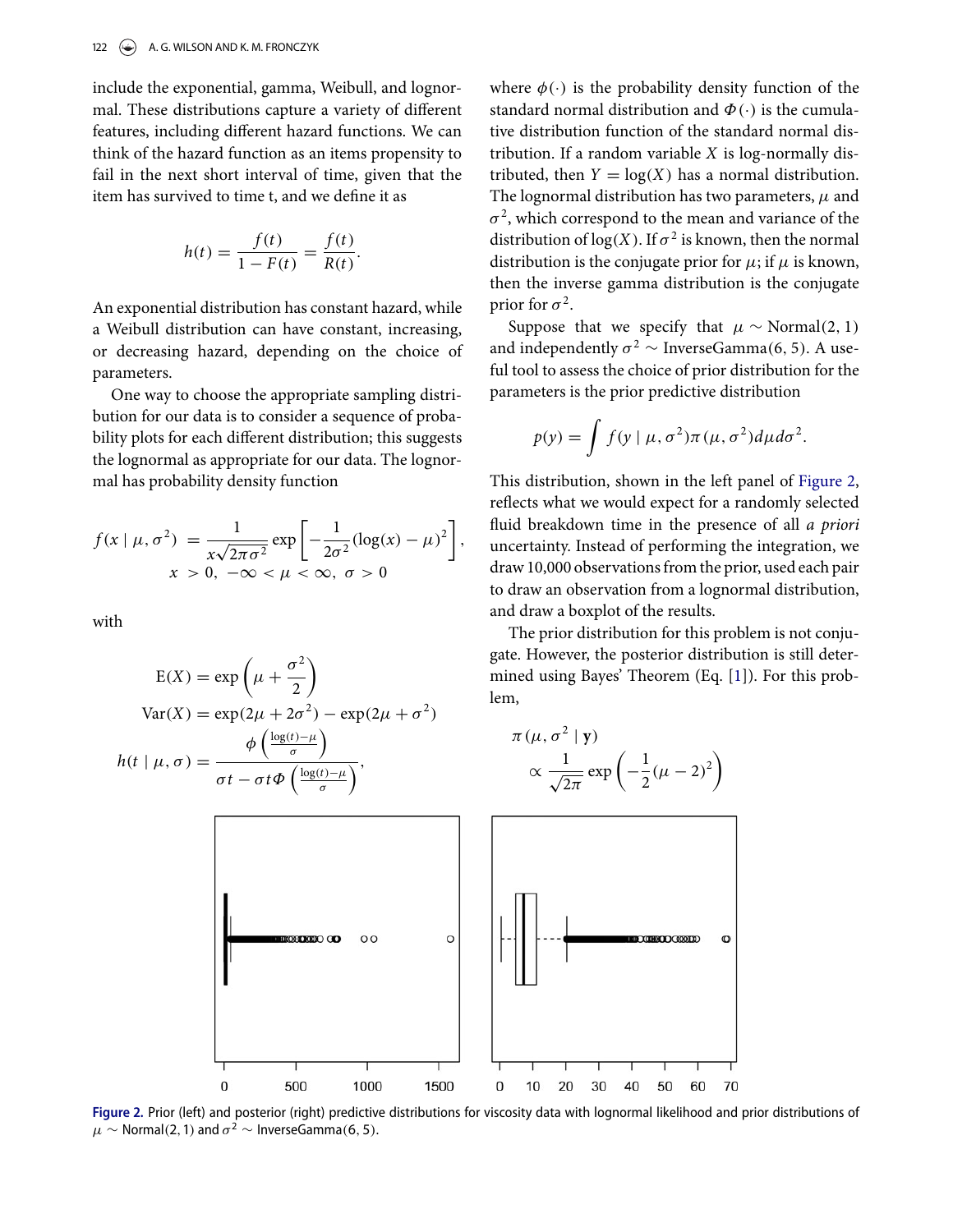<span id="page-5-0"></span>

Figure 3. (Left) Contour plot of prior distribution with posterior distribution overlaid; (right) zoomed in on the contour plot of the posterior distribution.

$$
\times \frac{5^6}{\Gamma(6)} (\sigma^2)^{-7} \exp\left(-\frac{5}{\sigma^2}\right)
$$
  
 
$$
\times \prod \frac{1}{y_i \sigma \sqrt{2\pi}} \exp\left(-\frac{1}{2\sigma^2} (\log(y_i) - \mu)^2\right)
$$
  
 
$$
\propto \frac{1}{\sigma^{64}} \exp\left(-\frac{1}{2}(\mu - 2)^2 - \frac{5}{\sigma^2}\right)
$$
  
 
$$
\times \exp\left(-\sum \frac{(\log(y_i) - \mu)^2}{2\sigma^2}\right).
$$

[Figure 3](#page-5-0) shows a contour plot of the prior distribution with the posterior overlaid in red (left) and a zoomed in contour plot of the posterior (right).

In much the same way as we calculated the prior predictive distribution, we can compute a posterior predictive distribution

$$
p(x) = \int f(x \mid \mu, \sigma^2) \pi(\mu, \sigma^2 \mid \mathbf{y}) d\mu d\sigma^2.
$$

To avoid computing the integral, we use 10,000 samples from the posterior distribution, use each sampled pair to draw an observation from a LogNormal $(\mu^{(i)}, (\sigma^2)^{(i)})$  distribution, and draw a boxplot of the results (right panel, [Figure 2\)](#page-4-0). The general technique to draw samples from the posterior distribution is Markov chain Monte Carlo, which is briefly described later.

The posterior predictive distribution shows what we expect to see if we draw another observation. It integrates over our current *a posteriori* uncertainty about the model parameters. We can extend this idea to do model checking and see if our model is consistent with the data. The idea is that if our model fits, then replicated data generated under the model should look similar to observed data (Gelman et al. [2013\)](#page-10-1). More

specifically, the observed data should look plausible under the posterior predictive distribution.

The basic technique is to draw simulated values of replicated data from the posterior predictive distribution and compare some summary of these samples to the same summary of the observed data. Any systematic differences between the simulations and the data indicate potential failings of the model. In our example, we use our posterior draws, draw a replicate data set of size 50 from a LogNormal $(\mu^{(i)}, (\sigma^2)^{(i)})$  distribution, compute a summary statistic, draw a histogram, and compare to the observed data. In [Figure 4](#page-6-0) we show two summary statistics: the deviance  $(-2 \ast$ log(likelihood)), which is a general measure of goodness of fit, and the 75th percentile of the data. There is no evidence of a discrepancy between the model and the observed data for these two features.

Censored data could be easily incorporated into the computation of the posterior distribution using the expressions in Table 2 in the likelihood. In Eq. [\[2\]](#page-7-0), all of the data was uncensored, so that each observation made a contribution of  $f(t)$  to the likelihood.

## **More details**

#### *Prior distributions*

Many people are uncomfortable with the Bayesian approach, often because they view the selection of a prior as being arbitrary and subjective. The prior distribution should capture the information known about the component or system of interest and be defensible. Careful thought should always be put into the prior distribution, as naively specified priors can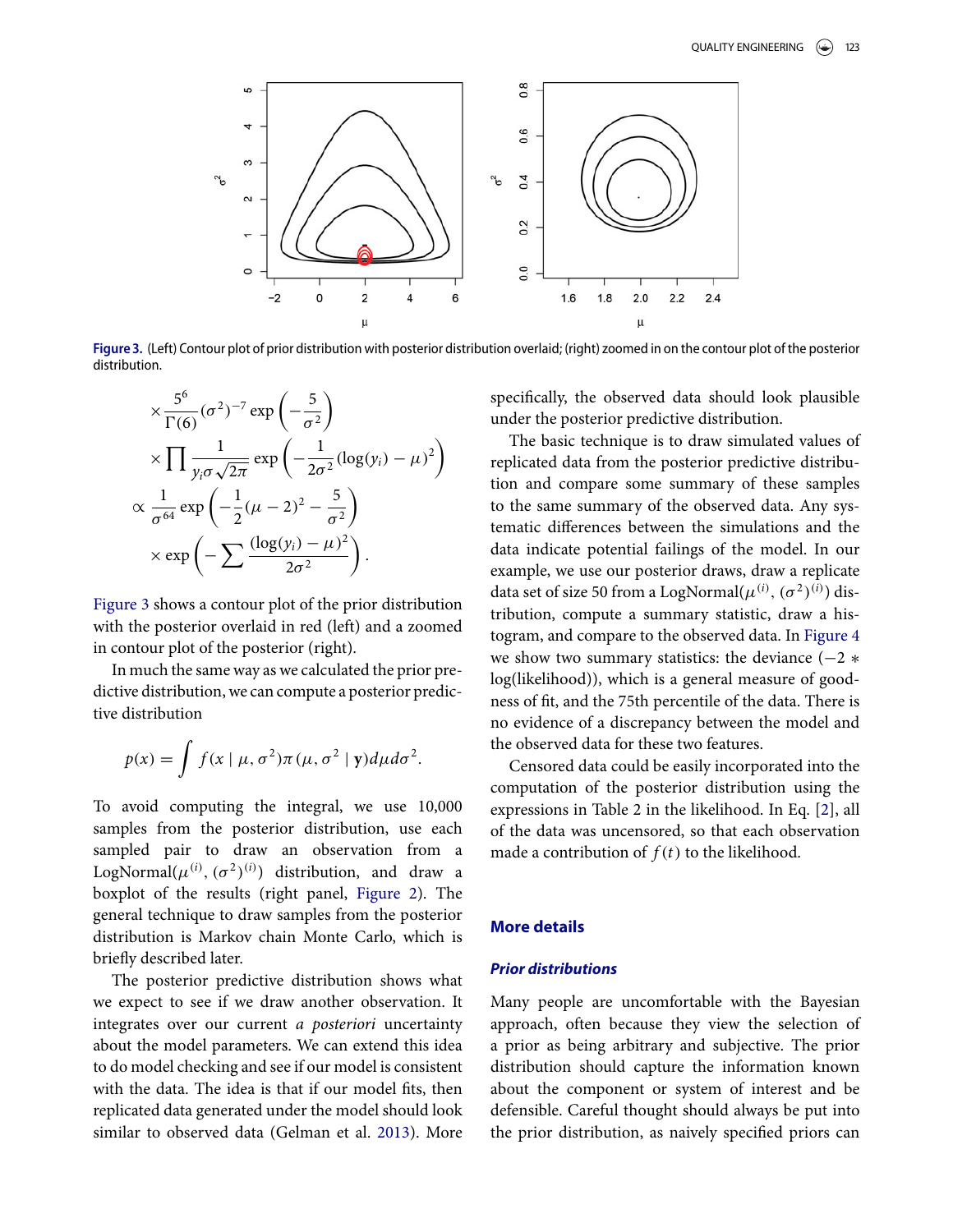<span id="page-6-0"></span>

**Figure 4.** Histograms created from replicate data sets of size 50 drawn using posterior samples of  $(\mu, \sigma^2)$ . (Left) Computed deviance from replicate data sets, with observed data deviance (vertical gray [red] line). (Right) Computer 75th percentile from replicate data sets, with observed data 75th percentile (vertical gray [red] line).

lead to misleading results. Building a prior begins with the properties of the parameter of interest: if a parameter needs to be positive, choose a distribution that is also positive. From there, prior construction can be broadly grouped into the specification of *informative* and *non-informative* distributions.

The non-informative prior is also commonly referred to as a flat, diffuse, vague, or objective prior. In general, a non-informative prior tries to capture the idea of minimal knowledge about the parameter. These priors include only basic information about parameters, like the reliability has a uniform chance of being any value between 0 and 1. See Berger [\(2006\)](#page-10-4) and Ghosh [\(2011\)](#page-10-5) for discussion and examples. Note that Jeffrey's priors are priors that are invariant under reparametrization of the parameters. While they are considered objective, these priors are not always proper (i.e., they do not integrate to 1) and may not perform satisfactorily in some cases (Box and Tiao [1973;](#page-10-6) Datta and Ghosh [1996\)](#page-10-7)[.](#page-6-1)

Informative priors can be based on subject matter expert and subjective assessments (see Von Winterfeldt and Edwards [1986;](#page-11-11) Morgan and Henrion [1991;](#page-11-12) U. S. Nuclear Regulatory Commission [1994;](#page-11-13) Meyer and Booker [2001;](#page-11-14) Garthwaite et al. [2005;](#page-10-8) Bedford et al.

<span id="page-6-1"></span>Table 2. Likelihood contributions for censored data.

| Type of Observation | <b>Failure Time</b> | Contribution      |
|---------------------|---------------------|-------------------|
| Uncensored          | $T = t$             | f(t)              |
| Left censored       | $T \leq t_i$        | $F(t_i)$          |
| Interval censored   | $t_i < T \leq t_R$  | $F(t_R) - F(t_L)$ |
| Right censored      | $T > t_{\alpha}$    | $1 - F(t_0)$      |

[2006;](#page-10-9) Goldstein [2006;](#page-10-10) O'Hagan et al. [2006\)](#page-11-15), or previous test data (e.g., Johnson et al. [2005;](#page-11-16) Dickinson et al. [2015\)](#page-10-2). Some general notes on developing priors: ensure that the prior information is relevant to the current reliability evaluation. Allow for the analysis to change freely based on the data observed. Be mindful that any value of reliability with zero probability in the prior has zero probability in the posterior, regardless of the amount of data observed. It is always prudent to check impact of the prior assumptions: explore the prior predictive distributions and re-check the analysis with a sensitivity study. A good model should be fairly robust to prior specifications.

#### *Hierarchical models*

Situations arise in reliability assessments where multiple parameters are thought to be similar but not identical. Consider the failure rate for a family of vehicles. Here, knowing that the vehicles are built on the same chassis or have common parts means data about failure rates from one vehicle variant also provides information about the failure rate of the other variants. In Dickinson et al. [\(2015\)](#page-10-2), the authors use a hierarchical model for the Stryker family of vehicles and leverage information across vehicle variant and test phase. Hierarchical models are widely applicable and can provide insight into complex applications.

Suppose that a new torpedo is fit with wings and can be dropped from either a helicopter or a low flying airplane. We are interested in the miss distance of the torpedo (i.e., the distance from the aim point to the actual splash point in the water). Testing occurred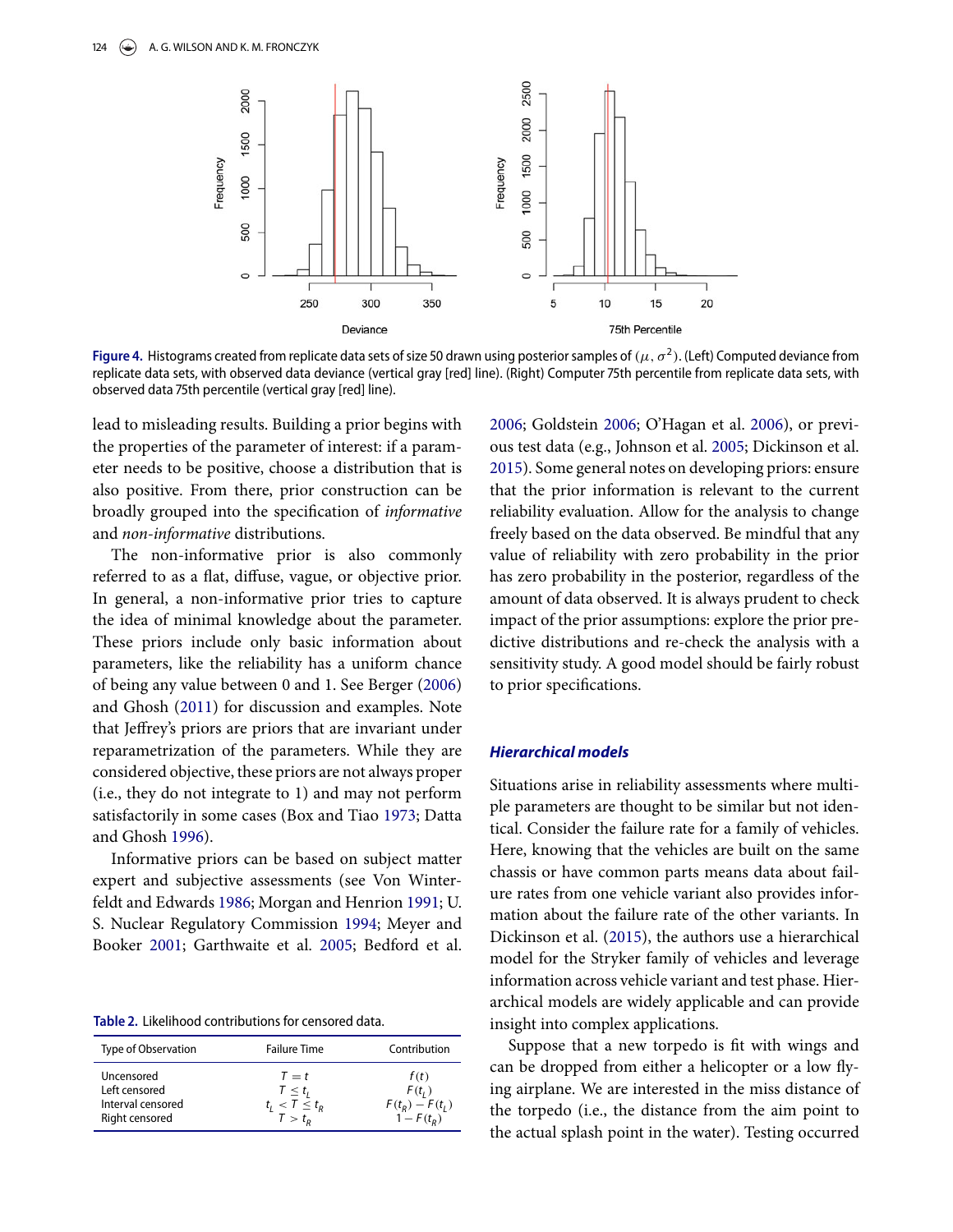<span id="page-7-1"></span>

Figure 5. Three-component series system.

on two helicopter variants and three types of airplanes. Due to the placement of the launchers on the various aircraft, the accuracy of the torpedo is expected to be similar but not identical depending on which launcher is used. The likelihood function for the resulting data, **y**, is Normal, with mean  $\mu$  and variance  $\sigma^2$ . The variability is determined to be constant across variant, but each launcher will have a distinct mean. The prior for the means will also be Normal with mean  $\theta$  and variance  $\tau^2$  (see the model specification in [2\)](#page-7-0):

$$
y_{ij} | \mu_i, \sigma^2 \sim N(\mu_i, \sigma^2)
$$
  

$$
\mu_i | \theta, \tau^2 \sim N(\theta, \tau^2).
$$
 [2]

Here, *i* indicates the launcher types ( $i = 1, \ldots, 5$ ) and *j* denotes the tests for a given launcher type ( $j =$  $1, \ldots, n_i$ ). The hierarchical model leverages information from all launcher types while still allowing for distinct mean values.

#### *System reliability*

In the discussion so far, we have modeled systems without considering their constituent components. However, Bayesian methods are readily applicable to assessing the reliability of systems. Consider the fault tree in [Figure 5,](#page-7-1) which is a series system where the system fails if any component fails. Suppose we have the data given in [Table 3,](#page-7-2) which shows independent pass/fail data for each component and for the system as a whole.

<span id="page-7-2"></span>Table 3. Data for three-component series system with system data.

|             | <b>Successes</b> | <b>Failures</b> | Units Tested |
|-------------|------------------|-----------------|--------------|
| Component 1 |                  |                 | 10           |
| Component 2 |                  |                 |              |
| Component 3 |                  |                 |              |
| System      |                  |                 |              |

Let  $R_i$  be the reliability for component *i*,  $i = 1, 2, 3$ . As in the binomial example, the likelihood for each component can be written as

$$
L(\mathbf{y}_i \mid R_i) \propto R_i^s (1 - R_i)^{n_i - s} ,
$$

or more concretely for this problem, we can write the likelihood for the first three rows of component data as

$$
f(\mathbf{y}_1, \mathbf{y}_2, \mathbf{y}_3 | R_1, R_2, R_3)
$$
  
  $\propto R_1^8 (1 - R_1)^2 R_2^7 (1 - R_2)^2 R_3^3 (1 - R_3).$ 

To complete the specification of the likelihood, we also need to include the system data. For a series system, we know that the system reliability is equal to the product of the component reliabilities:  $R_S = R_1 R_2 R_3$ . To include the system data, we have

$$
f(\mathbf{y} \mid R_1, R_2, R_3)
$$
  
\n
$$
\propto R_1^8 (1 - R_1)^2 R_2^7 (1 - R_2)^2 R_3^3 (1 - R_3) R_5^{10} (1 - R_5)^2
$$
  
\n
$$
\propto R_1^8 (1 - R_1)^2 R_2^7 (1 - R_2)^2 R_3^3 (1 - R_3) (R_1 R_2 R_3)^{10}
$$
  
\n
$$
\times (1 - R_1 R_2 R_3)^2.
$$

<span id="page-7-0"></span>To complete the Bayesian analysis, we now specify a prior distribution on our three unknown component reliabilities. This specification must be done with considerable care. For example, [Figure 6](#page-8-0) shows the induced prior distribution when a uniform distribution is assumed for the three component reliabilities. Note that the prior is somewhat pessimistic about the prior distribution of system reliability, and this pessimism is only compounded as the number of components increases (Parker [1972\)](#page-11-17). As multi-level models with data for systems and components become more complicated, the specification of prior distributions also become increasingly difficult (see, for example, Allella et al. [2005;](#page-10-11) Zoh [2012;](#page-11-18) Guo and Wilson [2013\)](#page-10-12). Developing robust prior distributions for systems is an ongoing area of research.

Estimating reliability when no failures have been observed does not create complications for the Bayesian approach: one simply specifies a prior distribution and uses the likelihood from the observed data to get to a posterior distribution. Even for a case where there is no observed data, the Bayesian approach has a reasonable solution. For a single component with no data, the posterior is the same as the prior.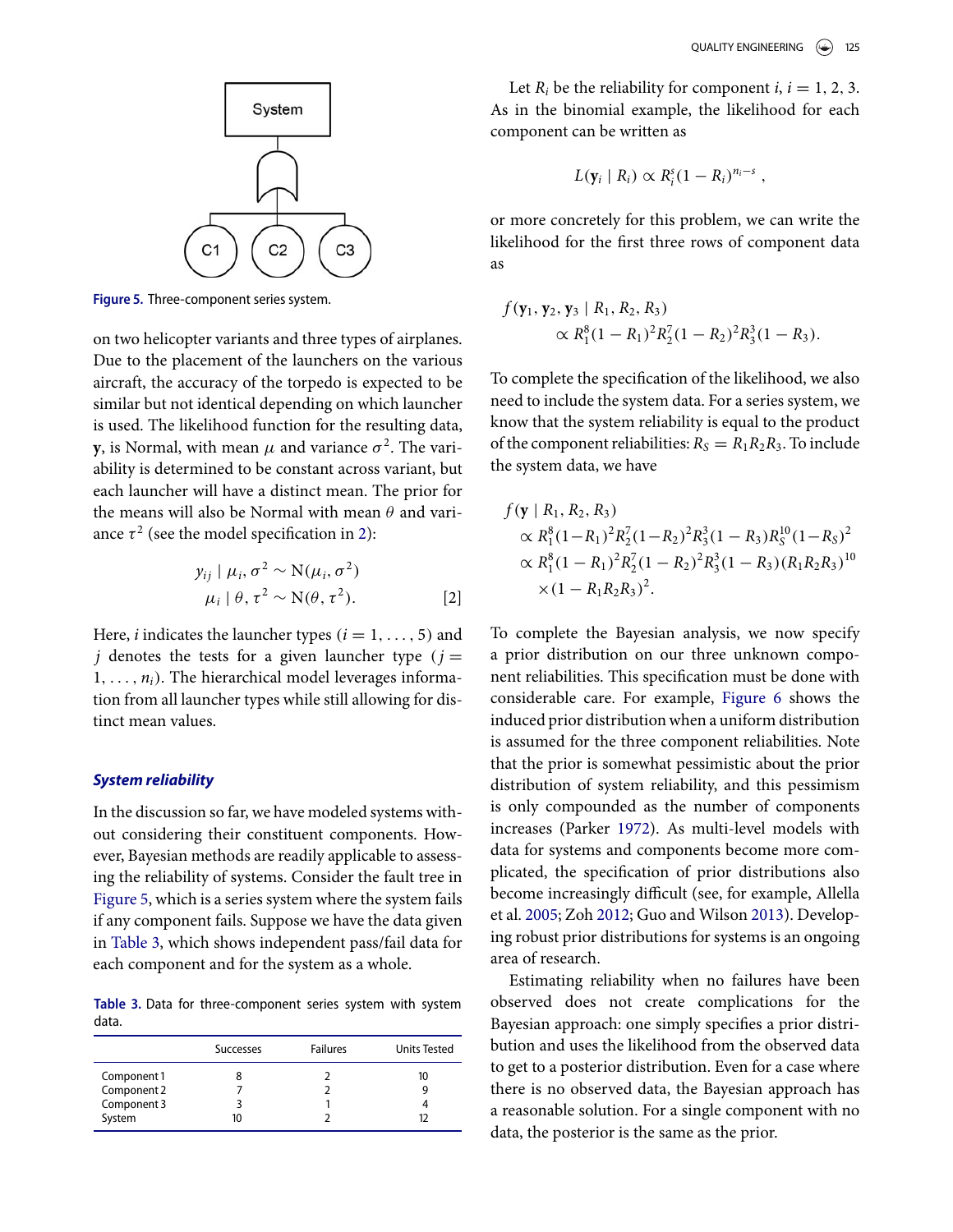<span id="page-8-0"></span>

Figure 6. Induced prior distribution on three-component series system reliability with uniform prior distributions on each component reliability. The histogram comes from simulation and the solid line is actual prior density function.

The methods that we describe here have been extended in a variety of ways. For example, Anderson-Cook et al. [\(2008\)](#page-10-13) considers how to incorporate multiple diagnostics measured at the components; Guo and Wilson [\(2013\)](#page-10-12) describes models for binary, lifetime, degradation, and expert opinion at the component and system level; Wilson et al. [\(2007\)](#page-11-19) describes the development of complex system representations; Wilson and Huzurbazar [\(2007\)](#page-11-20) generalize the system structures to Bayesian networks; Anderson-Cook [\(2008\)](#page-10-14) and Zhang and Wilson [\(2016\)](#page-11-21) describe model checking for incorrect system structure or dependent data.

#### *Implementation*

Many proposed Bayesian models are analytically intractable, i.e., conjugate prior distributions do not exist or do not fit physical or theoretical constraints. Unless you are working with only a few parameters, the posterior distribution is obtained by way of Markov chain Monte Carlo (MCMC) methods (Gamerman and Lopes [2006;](#page-10-15) Albert [2009\)](#page-10-16). MCMC algorithms can be thought of as general-purpose methods to obtain samples from an arbitrary distribution—in the case of a Bayesian model, the posterior distribution. The posterior samples can be used to provide posterior estimates of the parameters of interest, as well as posterior credible intervals. Posterior samples can also be transformed to give point and interval estimates of any function of the parameters, like the hazard or survival function from a given reliability model or a combination of component reliabilities to estimate the full system reliability. For further details, see Hamada et al. [\(2008\)](#page-11-9), Robert and Casella [\(2010\)](#page-11-22), and Gelman et al. [\(2013\)](#page-10-1).

Note there are many software packages that implement Bayesian models, including OpenBUGS, JAGS, SAS/PROC MCMC, and R packages (mcmc, arm, bayesSurv, rstan), and many more. $3$ 

#### **Areas for further research**

#### *Combining data across tests*

One of the ongoing challenges for combining information in reliability is how to use information from multiple tests. Over time, the system changes (e.g., through repair or redesign) and the test environments change (e.g., developmental to operational testing). There are typically not enough resources to fully test each variant of the system during each test event, so the challenge that arises is how to combine information from the test events to characterize the system and its reliability in multiple environments. Anderson-Cook [\(2009,](#page-10-0) p. 241)

<span id="page-8-1"></span><sup>&</sup>lt;sup>3</sup> For more tools and resources, see [https://cran.r-project.org/](https://cran.r-project.org/web/views/Bayesian.html) web/views/Bayesian.html.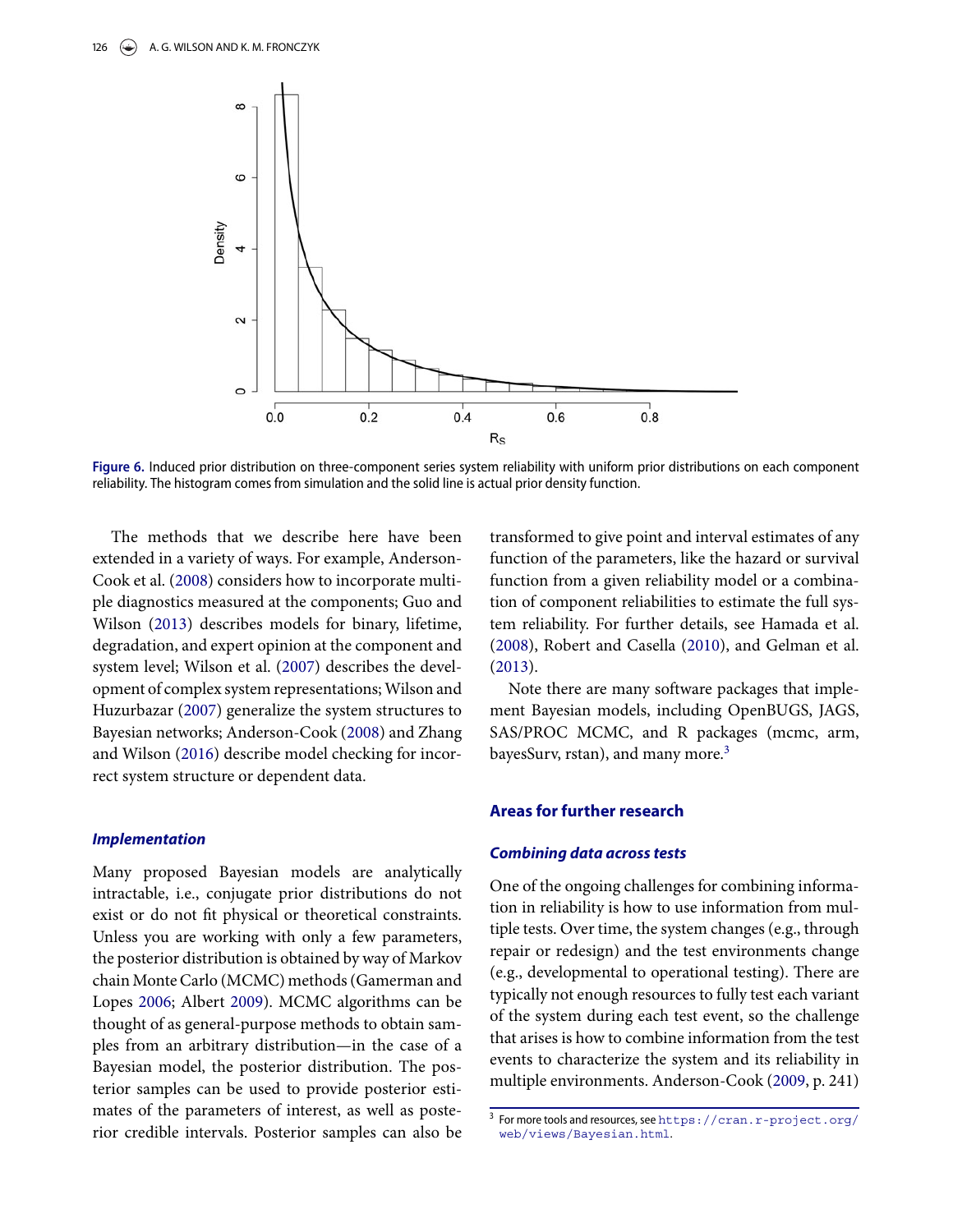highlights the potential advantage of solving this problem, "If we have multiple small data sets that are each individually insufficient to answer the question of interest, then combining them and incorporating engineering or scientific understanding of the process should allow us to extract more from that collection of data compared to just looking at the pieces alone."

When combining information, there is no omnibus solution. At its simplest, the problem of combining information across tests involves identifying parameters (or functions of parameters) that appear in models for multiple tests. This implies that data from multiple tests provides information to estimate the parameters. However, the models need to be carefully considered and evaluated to ensure that they accurately reflect the data and the underlying physical processes. The models have to be simple enough that they can be distinguished by the data, but at the same time complex enough to capture the physical processes. One potentially promising approach is to consider a hybrid of reliability growth models (National Research Council Panel on Reliability Growth Methods for Defense Systems [2015\)](#page-11-3), that capture the arc of the test process, with models that capture, either empirically or physically, details of the individual systems.

#### *Assurance testing*

In an era of high reliability requirements and limited resources, leveraging previous test data to plan the next test is essential. Here the objective is to demonstrate that at a desired level of confidence, the system will meet or exceed a specified requirement. Bayesian assurance tests are used to insure that the reliability of an item meets or exceeds a specified requirement with a desired probability. Although practitioners often use "assure" and "demonstrate" synonymously, Meeker and Escobar [\(2004\)](#page-11-23) distinguish between reliability demonstration and reliability assurance testing. A *reliability demonstration test* is essentially a classical hypothesis test, which uses only the data from the current test to assess whether the reliability-related quantity of interest meets or exceeds the requirement. A *reliability assurance test*, however, uses supplementary data and information to reduce the required amount of testing.

Consider SB as an example. Given previous test data on each subsystem (if available) and the 14 endto-end tests, assurance testing ideas can be used to plan the next test phase. We want to determine (*n*,*c*) where  $n$  is the test sample size and  $c$  is the number of systems allowed to fail before the "test is failed." There are two errors we could make, either we decide the "test is failed" when SB reliability *R* is higher than a specified  $\pi_P$  or decide the "test is passed" when SB reliability is lower than a specified  $\pi_C$ . These errors are the *posterior producer's risk* (choose a test plan so that if the test is failed, there is a small probability that the reliability at *tI* (the time of interest) is high) and the *posterior consumer's risk* (choose a test plan so that if the test is passed, there is a small probability that the reliability at  $t_I$  is low).

The posterior producer's risk is shown mathematically below. Looking at line [\(3\)](#page-9-0), this is the probability that  $R \geq \pi_P$  (the integrand) given everything known about *R* (i.e.,  $p(R | x)$  from the binomial example) and that we observe more than *c* failures (in brackets).

*Posterior Producer s Risk*

$$
= P(R \ge \pi_P | Test \text{ Is Failed, x})
$$
  
\n
$$
= \int_{\pi_P}^1 p(R | y > c, x) dR
$$
  
\n
$$
= \int_{\pi_P}^1 \frac{f(y > c | R) p(R | x)}{\int_0^1 f(y > c | R) p(R | x) dR} dR
$$
  
\n
$$
= \frac{\int_{\pi_P}^1 \left[ \sum_{y=c+1}^n {n \choose y} (1 - R)^y R^{n-y} \right] p(R | x) dR}{\int_0^1 \left[ \sum_{y=c+1}^n {n \choose y} (1 - R)^y R^{n-y} \right] p(R | x) dR}
$$
  
\n
$$
= \frac{\int_{\pi_P}^1 \left[ 1 - \sum_{y=0}^c {n \choose y} (1 - R)^y R^{n-y} \right] p(R | x) dR}{1 - \int_0^1 \left[ \sum_{y=0}^c {n \choose y} (1 - R)^y R^{n-y} \right] p(R | x) dR}
$$
  
\n[3]

<span id="page-9-0"></span>The posterior consumer's risk is shown mathematically below. Looking at line [\(4\)](#page-9-1), this is the probability that  $R \leq \pi_C$  (the integrand) given everything known about *R* (i.e.,  $p(R | x)$  from the binomial example) and that we observe no more than *c* failures (in brackets).

*Posterior Consumer s Risk*

<span id="page-9-1"></span>
$$
= P(R \le \pi_C | Test \text{ Is Passed, } \mathbf{x})
$$
  
\n
$$
= \int_0^{\pi_C} p(R | y \le c, \mathbf{x}) dR
$$
  
\n
$$
= \int_0^{\pi_C} \frac{f(y \le c | R) p(R | \mathbf{x})}{\int_0^1 f(y \le c | R) p(R | \mathbf{x}) dR} dR
$$
  
\n
$$
= \frac{\int_0^{\pi_C} \left[ \sum_{y=0}^c {n \choose y} (1 - R)^y R^{n-y} \right] p(R | \mathbf{x}) dR}{\int_0^1 \left[ \sum_{y=0}^c {n \choose y} (1 - R)^y R^{n-y} \right] p(R | \mathbf{x}) dR} [4]
$$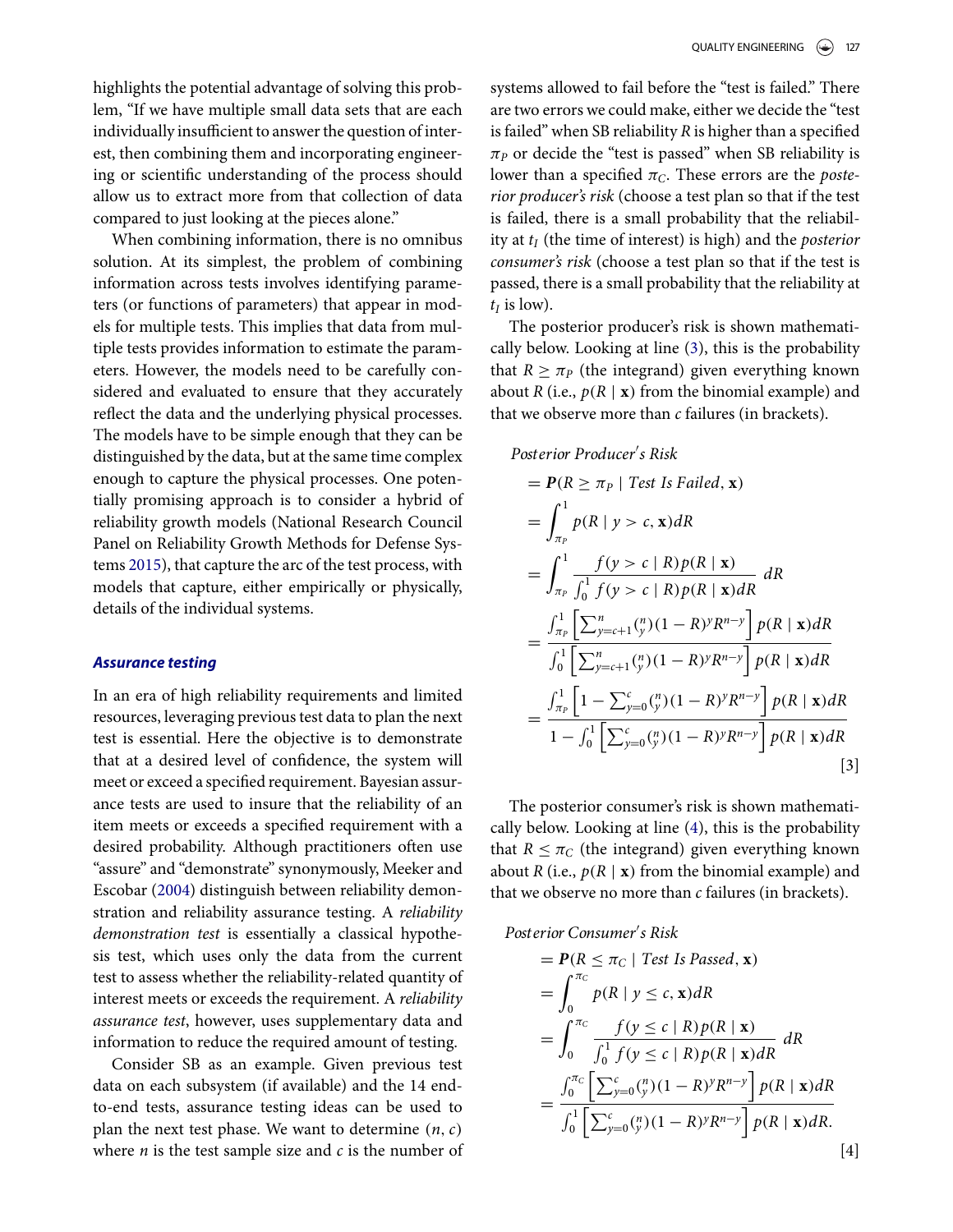With the posterior producer and consumer risks defined, the number of SB tests and allowable failures are chosen such that both risks are below a threshold. For more details and examples, see Hamada et al. [\(2008\)](#page-11-9) or Hamada et al. [\(2014\)](#page-11-24).

Frequently, test planning for a group of related systems requires assurance testing ideas. For instance, a family of vehicles may go through multiple phases of test but the next test will only have three of five variants available. To obtain a reliability assessment of the family, information must be leveraged across both test phase and variants. There may also be other covariates, such as test site or two-seat and four-seat configurations. These extensions to the assurance testing methodology are areas of future research.

#### **Conclusion**

Bayesian methods provide a principled way to combine information for reliability. They allow inferences and uncertainty quantification for complex models and are relatively easy to implement with the ever-increasing choices for software. While we have illustrated these methods using DoD systems, Bayesian approaches are applicable to a wide variety of problems.

Methods for combining data require detailed thought and analysis at every step of the process. Care must be taken to identify relevant information for prior development, specify the likelihood, understand the model structure (e.g., for a system or a hierarchical specification), check the sensitivity to assumptions, and examine model fit. This is good statistical practice for any analysis involving complex models.

#### **About the authors**

Alyson G. Wilson is a Professor in the Department of Statistics at North Carolina State University, Raleigh, NC, USA. She received her B.A. in Mathematical Sciences from Rice University, her M.S. in Statistics from Carnegie Mellon University, and her Ph.D. in Statistics from Duke University. Her main research interests include Bayesian methods, reliability, and statistics in defense and security.

Kassandra M. Fronczyk is a Research Staff Member in the Operational Evaluation Division at the Institute for Defense Analyses. She has a B.S. and M.S. in Statistics from Brigham Young University and a Ph.D. from the University of California Santa Cruz in Statistics and Stochastic Modeling regarding Bayesian nonparametric priors for dependent distributions. Her main research interests are Bayesian methods, reliability, and uncertainty quantification.

#### **ORCID**

Alyson G. Wilson D<http://orcid.org/0000-0003-1461-6212>

### **References**

- <span id="page-10-16"></span>Albert, J. 2009. *Bayesian computation with R*. 2nd ed. New York: Springer.
- <span id="page-10-11"></span>Allella, F., E. Chiodo, D. Lauria, and M. Pagano. 2015. Optimal reliability allocation under uncertain conditions, with application to hybrid electric vehicle design. *International Journal of Quality and Reliability Management* 22 (6):626–641.
- <span id="page-10-14"></span>Anderson-Cook, C. 2008. Evaluating the series or parallel structure assumption for system reliability. *Quality Engineering* 21 (1):88–95.
- <span id="page-10-0"></span>Anderson-Cook, C. M. 2009. Opportunities and issues in multiple data type meta-analyses. *Quality Engineering* 21 (3):241– 253.
- <span id="page-10-3"></span>Anderson-Cook, C. M., T. Graves, M. S. Hamada, N. Hengartner, V. E. Johnson, C. S. Reese, and A. G. Wilson. 2007. Bayesian stockpile reliability methodology for complex systems with application to a munitions stockpile. *Journal of the Military Operations Research Society* 12 (2):25–38.
- <span id="page-10-13"></span>Anderson-Cook, C. M., T. Graves, N. Hengartner, R. Klamann, A. Koehler, A. G. Wilson, G. Anderson, and G. Lopez. 2008. Reliability modeling using both system test and quality assurance data. *Journal of the Military Operations Research Society* 13:5–18.
- <span id="page-10-9"></span>Bedford, T., J. Quigley, and L. Walls. 2006. Expert elicitation for reliable system design. *Statistical Science* 21 (4):428–462.
- <span id="page-10-4"></span>Berger, J. O. 2006. The case for objective Bayesian analysis. *Bayesian Analysis* 3:385–402.
- <span id="page-10-6"></span>Box, G. E. P., and G. C. Tiao. 1973. *Bayesian inference in statistical analysis*. Reading, MA: Addison-Wesley.
- <span id="page-10-7"></span>Datta, G. S., and M. Ghosh. 1996. On the invariance of noninformative priors. *The Annals of Statistics* 24:141–159.
- <span id="page-10-2"></span>Dickinson, R. M., L. J. Freeman, B. A. Simpson, and A. G. Wilson. 2015. Statistical methods for combining information: Stryker family of vehicles reliability case study. *Journal of Quality Technology* 47:400–415.
- <span id="page-10-15"></span>Gamerman, D., and H. Lopes. 2006. *Markov Chain Monte Carlo: stochastic simulation for Bayesian inference*. 2nd ed. Boca Raton, FL: Chapman & Hall/CRC.
- <span id="page-10-8"></span>Garthwaite, P. H., J. B. Kadane, and A. O'Hagan. 2005. Statistical methods for eliciting probability distributions.*Journal of the American Statistical Association* 100 (470):680–700.
- <span id="page-10-1"></span>Gelman, A., J. B. Carlin, H. S. Stern, D. B. Dunson, A. Vehtari, and D. B. Rubin. 2013. *Bayesian data analysis*. 3rd ed. Boca Raton, FL: CRC Press.
- <span id="page-10-5"></span>Ghosh, M. 2011. Objective priors: an introduction for frequentists with discussion. *Statistical Science* 26 (2):187–202.
- <span id="page-10-10"></span>Goldstein, M. 2006. Subjective Bayesian analysis: principles and practice. *Bayesian Analysis* 3:403–420.
- <span id="page-10-12"></span>Guo, J., and A. G. Wilson. 2013. Bayesian methods for estimating the reliability of complex systems using heterogeneous multilevel information. *Technometrics* 55 (4):461–472.